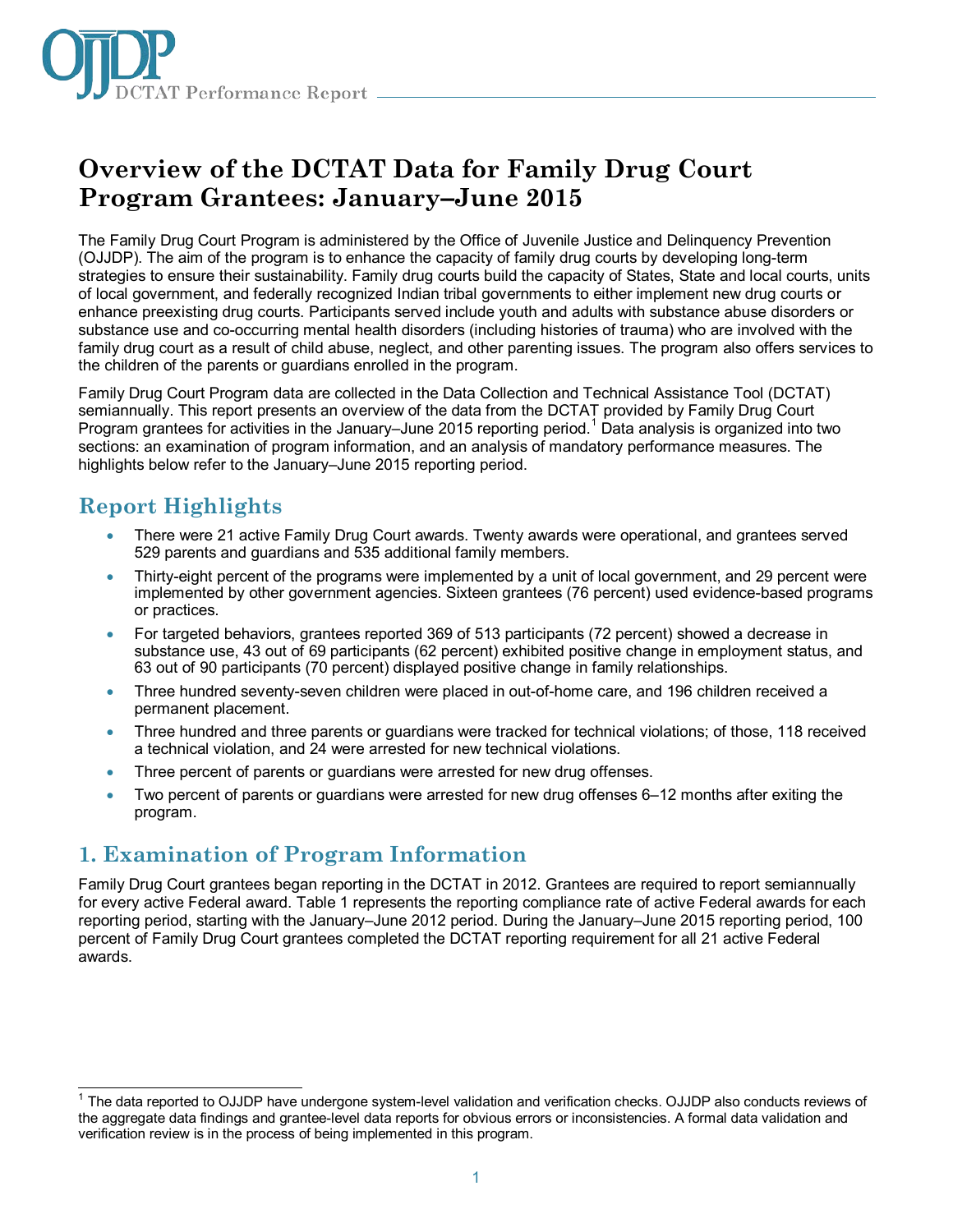### **Table 1. Status of Family Drug Court Program Reporting by Period: January 2012–December 2015**

|                              | <b>Status</b>      |             |                 |              |
|------------------------------|--------------------|-------------|-----------------|--------------|
| <b>Data Reporting Period</b> | <b>Not Started</b> | In Progress | <b>Complete</b> | <b>Total</b> |
| January-June 2012            |                    |             | 17              | 19           |
| July-December 2012           | 0                  | 0           | 23              | 23           |
| January-June 2013            | 3                  | ŋ           | 20              | 23           |
| July-December 2013           | 3                  | 0           | 27              | 30           |
| January-June 2014            |                    | ŋ           | 25              | 26           |
| July-December 2014           | 2                  | 0           | 23              | 25           |
| January-June 2015            |                    | 0           | 21              | 21           |
| <b>Total</b>                 | 10                 |             | 156             | 167          |

Across all reporting periods, Family Drug Court grantees have an average reporting compliance rate of 94 percent. Figure 1 provides the percentage breakdown for each reporting period.





## *Demographics*

Table 2 presents an aggregate of demographic data for January 2014 to June 2015 and the number of Family Drug Court Program grantees that serve each population. Targeted services include any approaches specifically designed to meet the needs of the population (e.g., gender-specific, culturally based, developmentally appropriate services).

The target population is only required to be reported once in the DCTAT. However, grantees may update their target population to best fit their program during the life of the award. Due to the nature of the reporting requirement, the target population number is steady throughout each reporting period. The slight variation in numbers between each reporting period is due to the number of active or inactive Federal awards during the reporting period.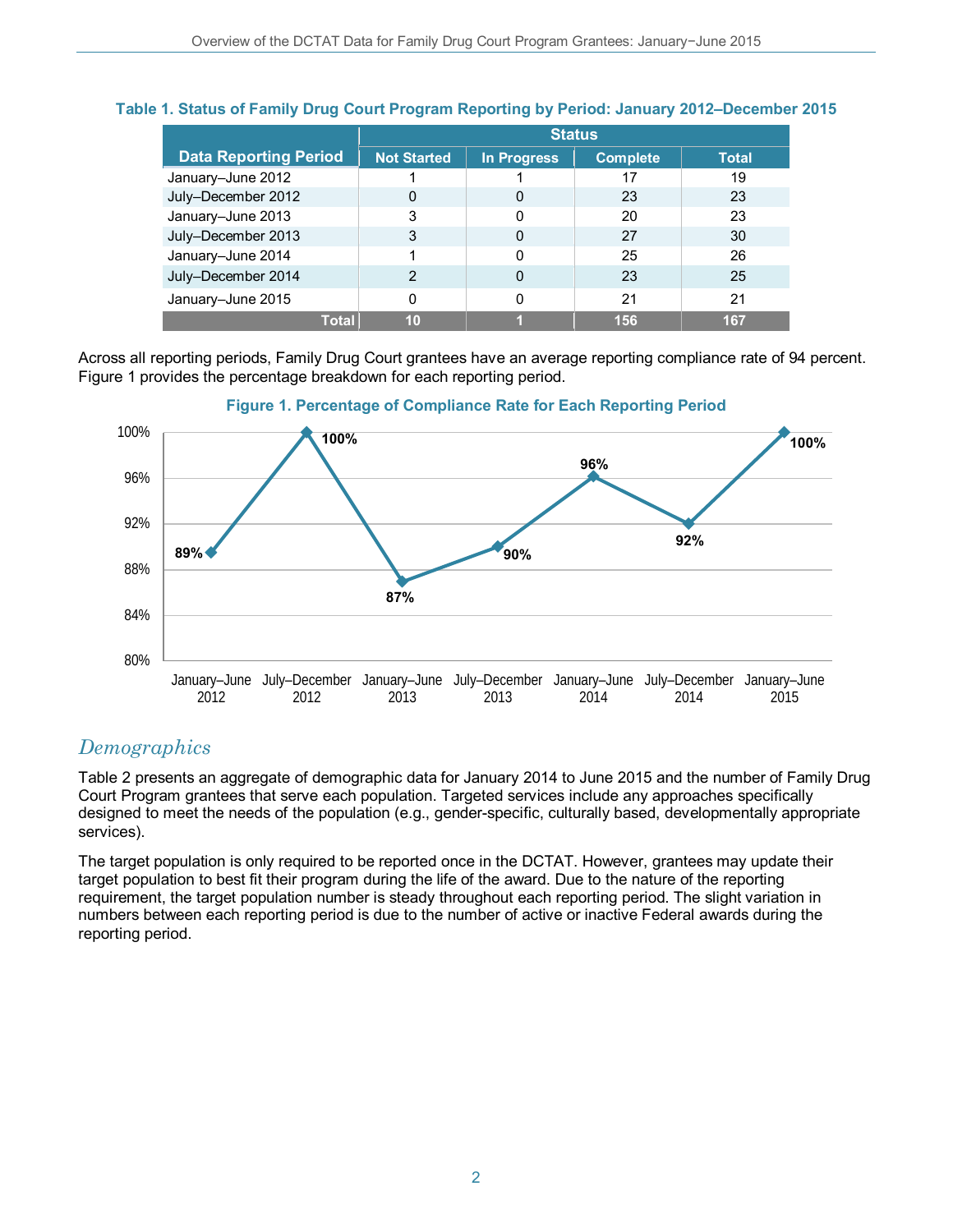|                                               | <b>Grantees Serving Group During Project Period</b> |                    |                   |
|-----------------------------------------------|-----------------------------------------------------|--------------------|-------------------|
| <b>Population</b>                             | January-June 2014                                   | July-December 2014 | January-June 2015 |
| <b>Race/Ethnicity</b>                         |                                                     |                    |                   |
| American Indian/Alaska Native                 | 14                                                  | 13                 | 10                |
| Asian                                         | $\overline{2}$                                      | $\overline{2}$     | $\mathbf{1}$      |
| Black/African American                        | 12                                                  | 11                 | 10                |
| Caucasian/Non-Latino                          | 15                                                  | 14                 | 11                |
| Hispanic or Latino (of Any Race)              | 16                                                  | 15                 | 12                |
| Native Hawaiian and Other Pacific<br>Islander | $\mathsf 0$                                         | $\mathbf 0$        | $\mathbf 0$       |
| Other Race                                    | 3                                                   | 3                  | 3                 |
| White/Caucasian                               | 19                                                  | 18                 | 15                |
| Youth Population Not Served Directly          | $\overline{2}$                                      | 2                  | $\overline{2}$    |
| <b>Justice System Status</b>                  |                                                     |                    |                   |
| At-Risk Population (No Prior Offense)         | 11                                                  | 11                 | 10                |
| First-Time Offenders                          | 12                                                  | 12                 | 11                |
| <b>Repeat Offenders</b>                       | 13                                                  | 13                 | 12                |
| Sex Offenders                                 | 0                                                   | $\mathbf 0$        | $\pmb{0}$         |
| <b>Status Offenders</b>                       | 4                                                   | 4                  | 3                 |
| Violent Offenders                             | $\mathbf 0$                                         | $\mathbf 0$        | $\mathbf 0$       |
| Youth Population Not Served Directly          | $\overline{7}$                                      | 6                  | 5                 |
| Gender                                        |                                                     |                    |                   |
| Male                                          | 22                                                  | 21                 | 18                |
| Female                                        | 22                                                  | 21                 | 17                |
| Youth Population Not Served Directly          | 3                                                   | 3                  | $\overline{2}$    |
| Age                                           |                                                     |                    |                   |
| $0 - 10$                                      | 12                                                  | 10                 | 10                |
| $11 - 18$                                     | 13                                                  | 11                 | 11                |
| Over 18                                       | 21                                                  | 19                 | 17                |
| Youth Population Not Served Directly          | 3                                                   | $\overline{4}$     | $\overline{2}$    |
| <b>Geographic Area</b>                        |                                                     |                    |                   |
| Rural                                         | 12                                                  | 11                 | 9                 |
| Suburban                                      | 8                                                   | $\overline{7}$     | 6                 |
| Tribal                                        | 4                                                   | 4                  | 3                 |
| Urban                                         | 11                                                  | 10                 | 9                 |
| Youth Population Not Served Directly          | $\overline{2}$                                      | $\overline{2}$     | $\overline{2}$    |
| <b>Other</b>                                  |                                                     |                    |                   |
| Mental Health                                 | 20                                                  | 19                 | 16                |
| Substance Use                                 | 25                                                  | 24                 | 20                |
| Truant/Dropout                                | 5                                                   | 5                  | $\overline{5}$    |

#### **Table 2: Target Population: January 2014–June 2015**

## *I. Evidence-Based Programming and Funding Information*

Evidence-based programs and practices include program models that have been shown, through rigorous evaluation and replication, to be effective at preventing or reducing juvenile delinquency or related risk factors. Figure 2 shows that about 76 percent (*n* = 16) of grants funding is used to implement evidence-based programs and/or practices by grantees.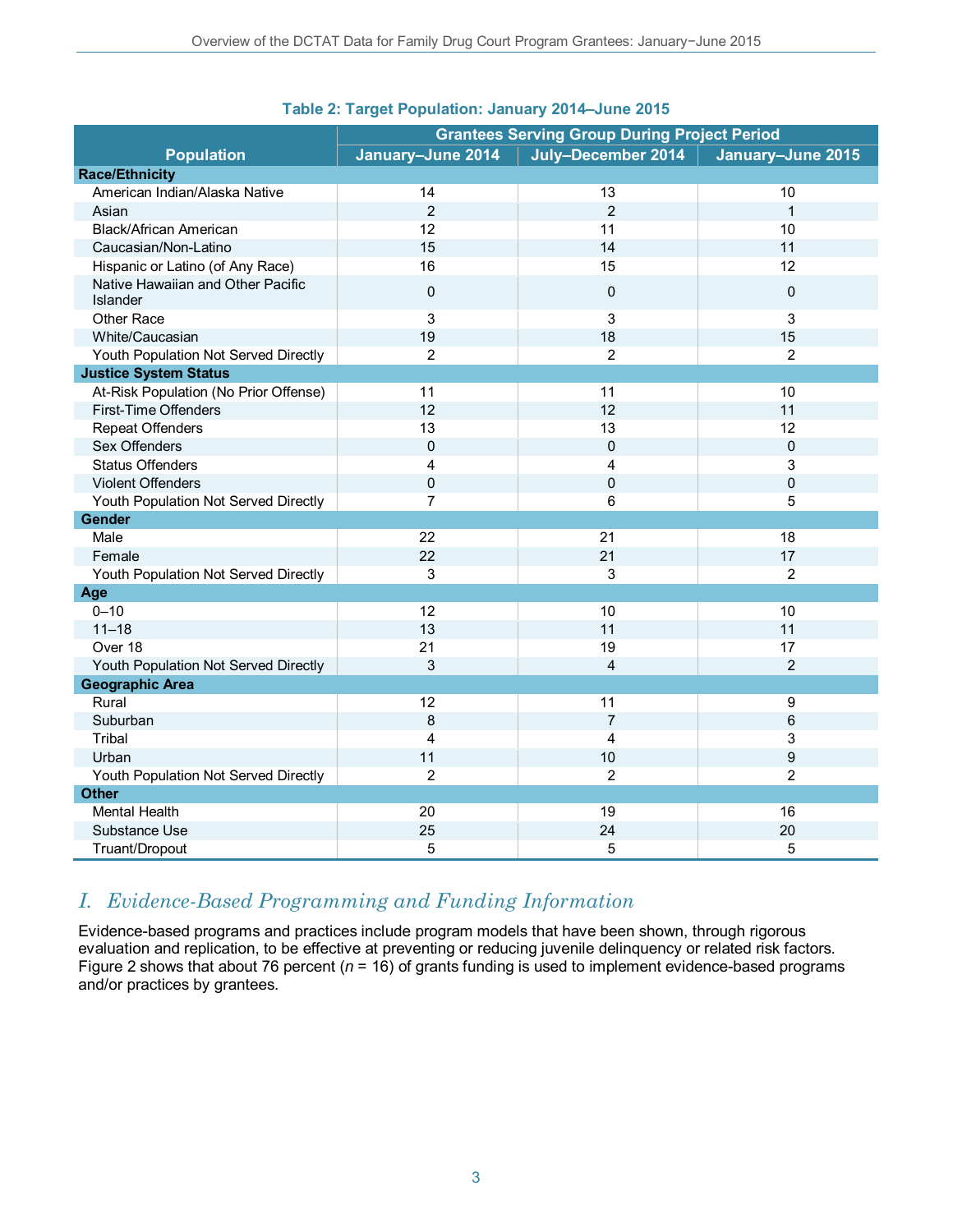



The number of programs implementing evidence-based practices has been steady throughout the seven reporting periods. Figure 3 represents the breakdown of evidence-based and nonevidence-based programs for each reporting period since January–June 2012.



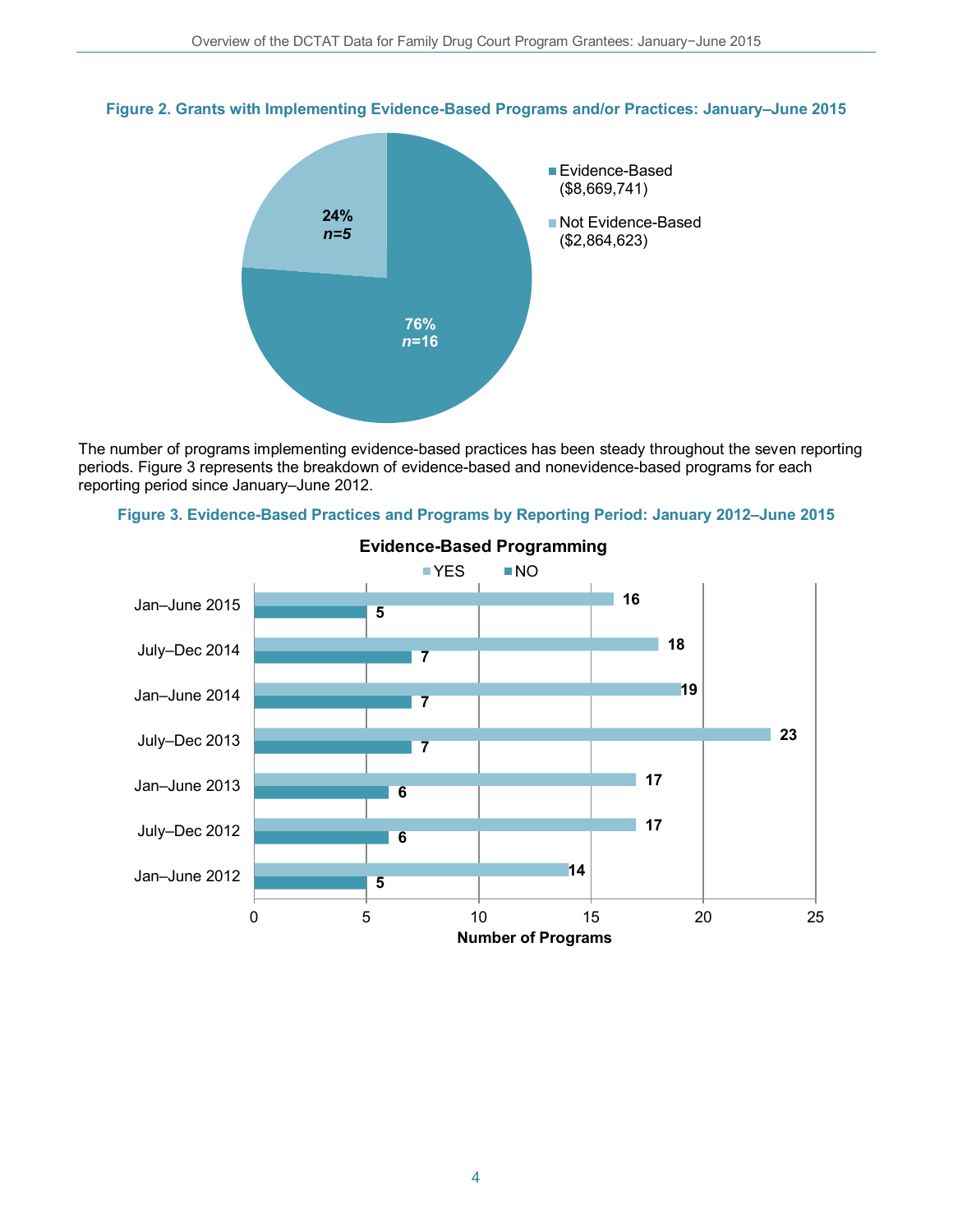In examining grant amounts by State or district, based on current and active Family Drug Court Program grants, Wisconsin received the most funds, followed by Oklahoma. Table 3 shows a comprehensive comparison of Federal award amounts.

| <b>Grantee State</b> | N              | <b>Grant Amount</b> |
|----------------------|----------------|---------------------|
| AL                   | 1              | \$550,000           |
| <b>AZ</b>            | 1              | 614,806             |
| CO                   | 1              | 522,028             |
| DC                   | 1              | 550,000             |
| ID                   | 1              | 550,000             |
| <b>MD</b>            | 1              | 492,284             |
| MI                   | 2              | 1,163,513           |
| MT                   | $\overline{2}$ | 1,074,549           |
| <b>NJ</b>            | 1              | 499,817             |
| <b>NV</b>            | 1              | 642,201             |
| OН                   | 2              | 830,046             |
| OK                   | $\overline{2}$ | 1,200,000           |
| <b>RI</b>            | 1              | 550,000             |
| <b>TX</b>            | 1              | 550,000             |
| WA                   | 1              | 445,245             |
| WI                   | $\overline{2}$ | 1,299,875           |

#### **Table 3. Total Grant Amount by State or District (Dollars): January–June 2015**

## *II. Implementing Organization Type*

Analysis of implementing agencies for this period revealed that the largest percentage—38 percent—of the programs were instituted by a unit of local government (*n* = 8). Other government agency was next, instituting 29 percent  $(n = 6)$  of the programs (Figure 4).



**Figure 4. Grants by Implementing Organization Type:** 

**Type of Implementing Organization**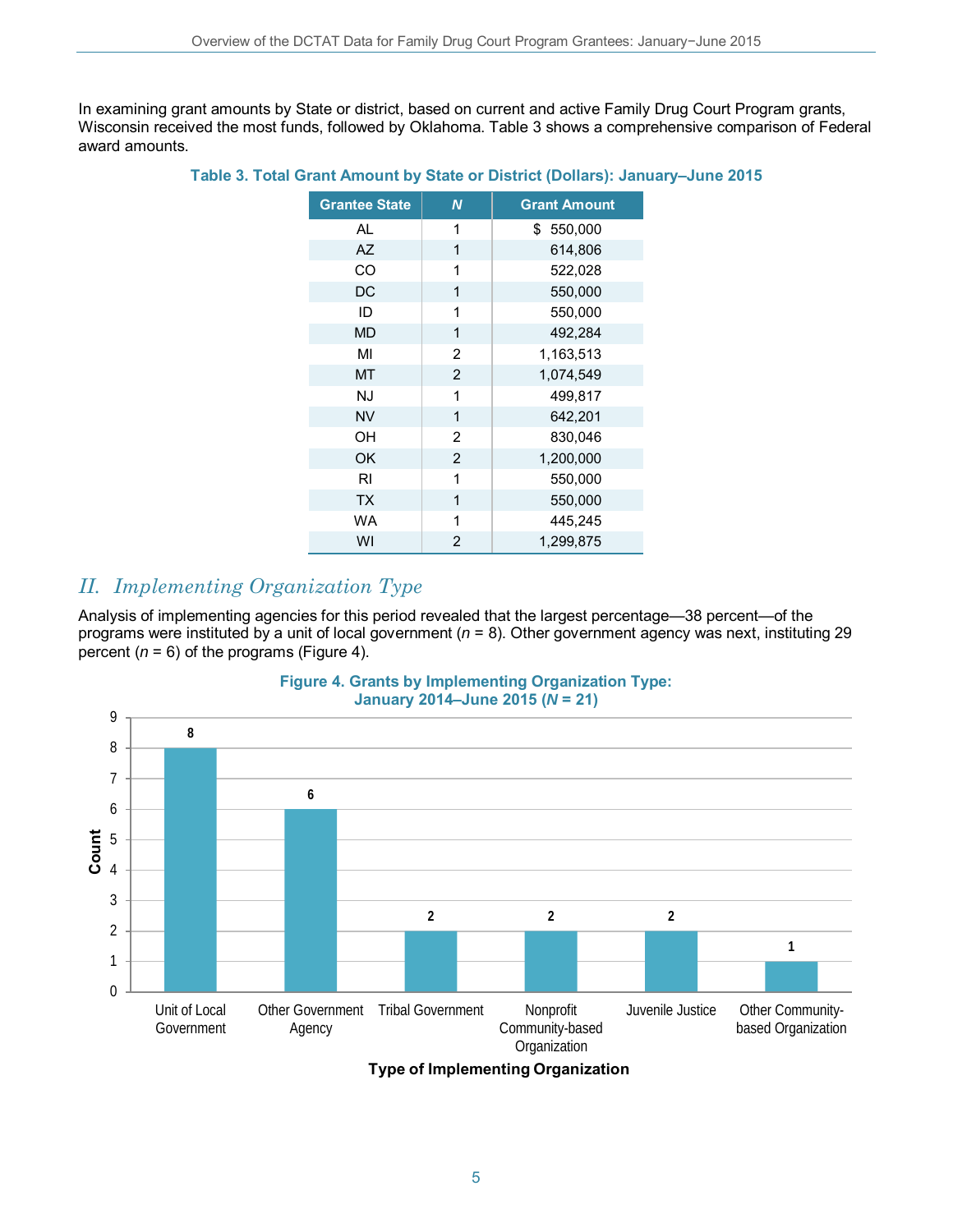# **2. Analysis of Program Measures**

During this reporting period, 529 parents and/or guardians were served by various programs funded by the Family Drug Court Program grant; 232 were new admissions (Figure 5). In addition, 535 additional family members were served.

#### **Figure 5. Number of Parents/Guardians Served per Reporting Period: January 2012–June 2015**



There were 142 enrolled parents and guardians who exited the court during the January–June 2015 reporting period. Of that group, 45 successfully exited the court, meaning they completed all requirements (Figure 6).<sup>[2](#page-5-0)</sup> On average, 46 parents and guardians have exited the court successfully each reporting cycle since the initial January–June 2012 reporting period.

<span id="page-5-0"></span> $^2$  Each grantee defines the requirements needed for the participants to complete each program. "Successfully exited" program participants successfully fulfilled all program obligations and requirements. Individuals who fail to follow through with the program (such as through expulsion or voluntarily departure) are considered to be those who "unsuccessfully exited."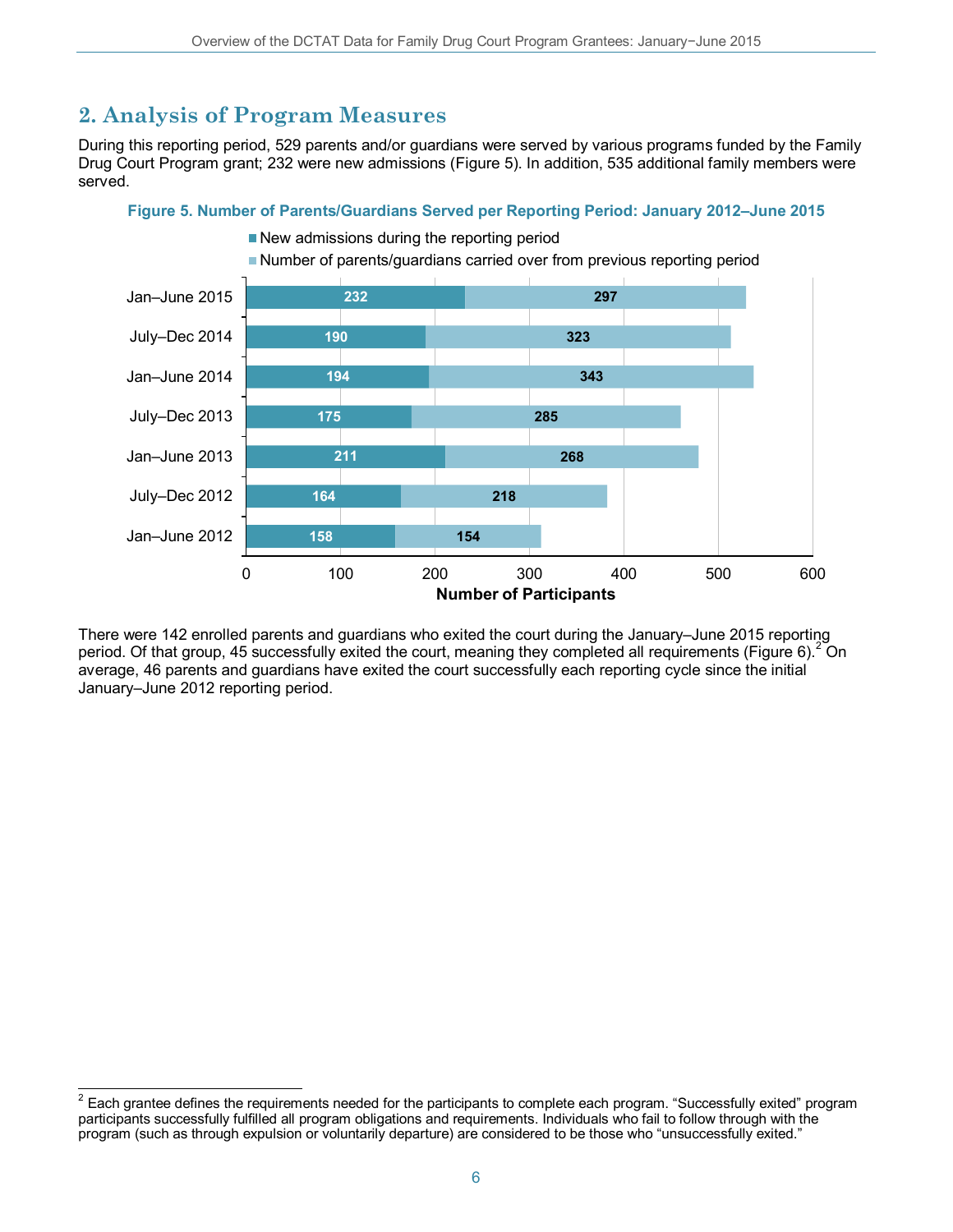



completed all requirements (successfully)

Data are collected to determine the number of parents or guardians who demonstrate a positive change for a targeted behavior in each reporting period. Table 4 lists short-term percentages for the specified target behavior during January–June 2015. Seventy percent of parents or guardians served by the program exhibited a desired short-term change in those target behaviors. A decrease in substance use ranks the highest in behavioral change (72 percent), followed by positive family relationships reinforcement (70 percent), and employment status, including obtaining or retaining a job (62 percent).

|  |  | Table 4. Short-Term Performance Data on Target Behaviors of Parents/Guardians: January–June 2015 |
|--|--|--------------------------------------------------------------------------------------------------|
|--|--|--------------------------------------------------------------------------------------------------|

| <b>Target Behavior</b>      | <b>Parents/Guardians</b><br><b>Receiving Services</b><br>for Target Behavior | <b>Parents/Guardians</b><br>with Noted<br><b>Behavioral Change</b> | <b>Percentage of Parents/</b><br><b>Guardians with Noted</b><br><b>Behavioral Change (%)</b> |
|-----------------------------|------------------------------------------------------------------------------|--------------------------------------------------------------------|----------------------------------------------------------------------------------------------|
| Substance Use               | 513                                                                          | 369                                                                | 72                                                                                           |
| Social Competence           | 48                                                                           | 28                                                                 | 58                                                                                           |
| <b>Employment Status</b>    | 69                                                                           | 43                                                                 | 62                                                                                           |
| <b>Family Relationships</b> | 90                                                                           | 63                                                                 | 70                                                                                           |
| Total                       | 720                                                                          | 503                                                                | 70                                                                                           |

The Family Drug Court Program serves not only parents and family members but also the children of the families involved in the court system. Table 5 presents performance data for children served by the Family Drug Court Program during the reporting period; 377 children were placed in out-of-home care, and 196 secured permanent placement. On average, children remained in out-of-home care for 148 days. A total of 49 children were reunited with their families after being removed from the home and given temporary placement, and parental rights were terminated for 12 parents or guardians.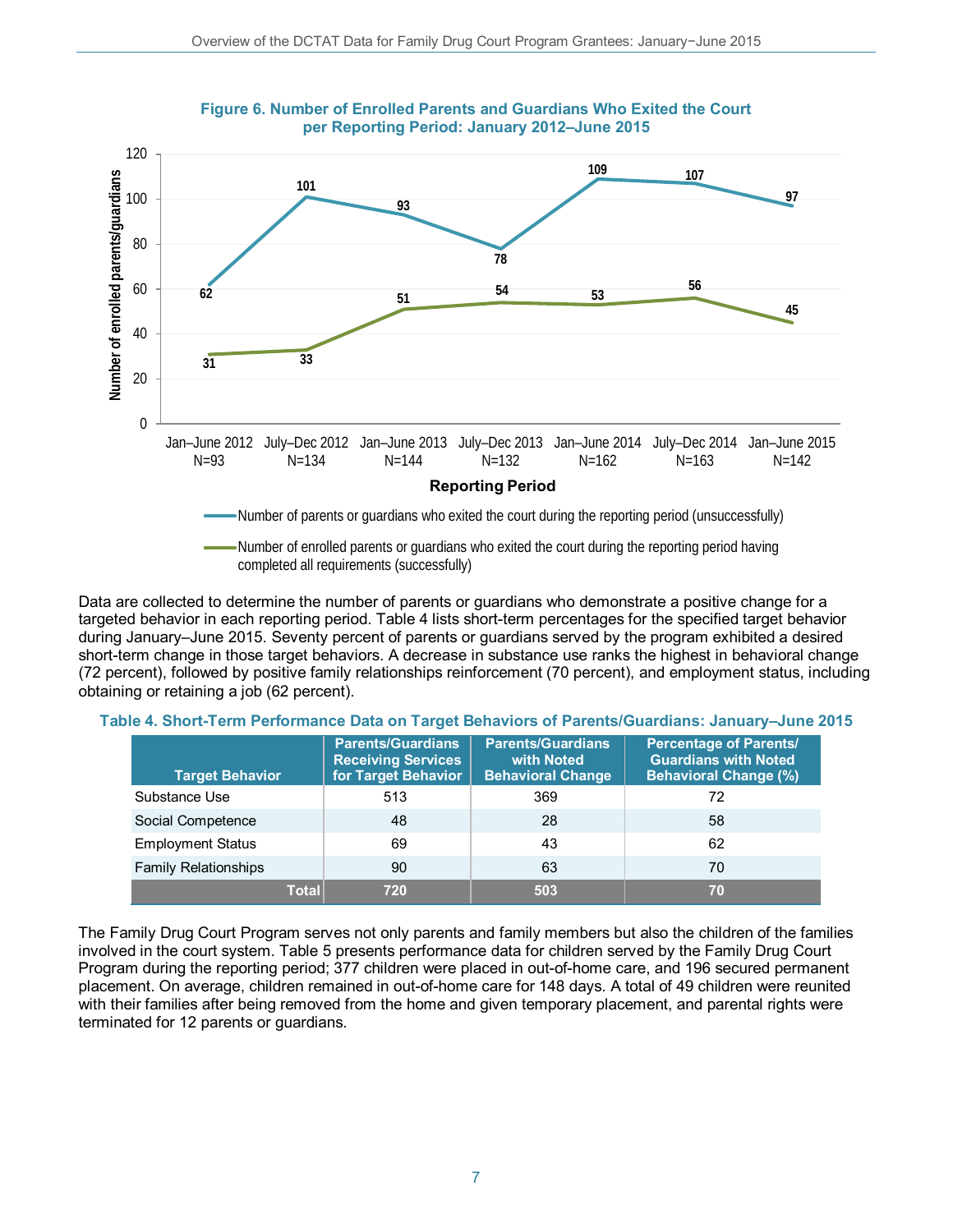#### **Table 5. Performance Measures Reflecting Children's Condition While Parents or Guardians Are in Family Drug Court Programs: January–June 2015**

| <b>Performance Measure</b>                                                               | <b>Number</b> | Percentage |
|------------------------------------------------------------------------------------------|---------------|------------|
| Children placed in out-of-home care                                                      | 377           | 47         |
| Average length of stay for children in out-of-home care                                  | 148 days      | N/A        |
| Children reunited after being removed from the home and<br>placed in temporary placement | 49            | 21         |
| Parents or guardians whose parental rights were terminated                               | 12            |            |
| Children in permanent placement                                                          | 196           | 23         |

During the reporting period, 481 parents or guardians received substance use counseling or related services; 250 received mental health services; 77 found housing; and 376 enrolled in other services such as parenting skills and educational and vocational training. These services are aimed at helping parents to reunite with their children they were separated from due to unsafe or dangerous living environments caused by drug use.

Table 6 shows data that indicate the number of parents participating in the Family Drug Court Program assessed as needing the specified services and those who actually enrolled in the services provided. The number of assessments conducted compared with the actual enrollment in the provided services could differ within the reporting cycle. People may have been assessed in a prior reporting period, and actual enrollment could be delayed into a future reporting period. In addition, family drug court programs accept referrals for participants who have been assessed by another agency. These two factors contribute to the variation in the number of participants assessed as needing various services compared with the number enrolled.

#### **Table 6. Services Provided to Participating Parents or Guardians: January–June 2015**

| <b>Services Provided to Participating Parents or Guardians</b>             | <b>Number</b> |
|----------------------------------------------------------------------------|---------------|
| Parents or guardians assessed as needing substance use counseling/services | 403           |
| Parents or guardians enrolled in substance use counseling/services         | 481           |
| Parents or guardians assessed as needing mental health services            | 249           |
| Parents or guardians enrolled in mental health services                    | 250           |
| Parents or guardians assessed as needing housing services                  | 150           |
| Parents or quardians who successfully found <b>housing</b>                 | 77            |
| Parents or guardians assessed as needing other services                    | 269           |
| Parents or guardians enrolled in other services                            | 376           |

Additional family members served by the Family Drug Court Program received substance use counseling/services, mental health services, housing services, and other types of services. The largest number of additional family members were enrolled in other types of services (*n* = 234), followed by mental health services (*n* = 158).

Table 7 presents data that indicate the number of additional family members assessed as needing the specified services and those who actually enrolled in the services provided.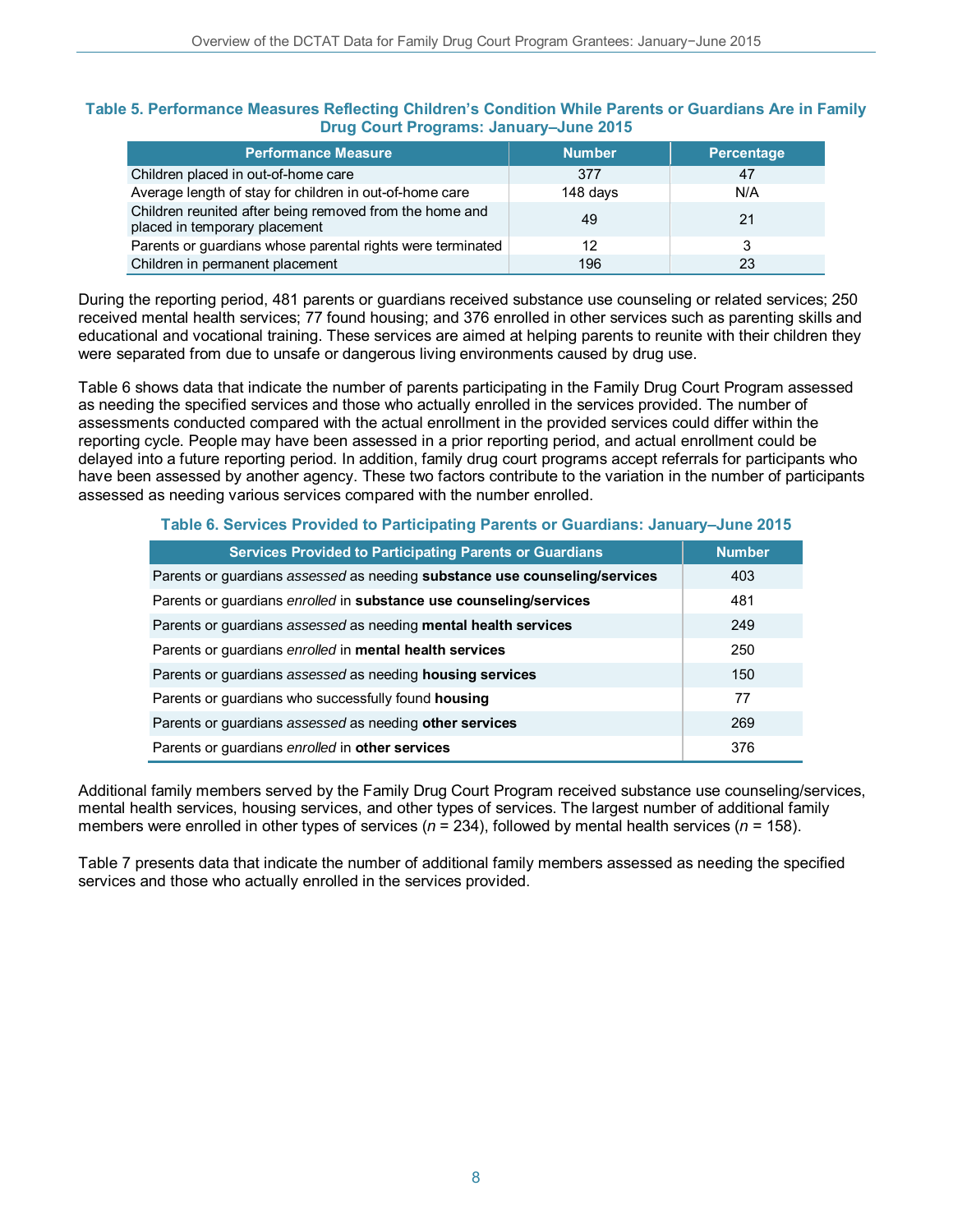| <b>Services Provided to Additional Family Members</b>                              | <b>Number</b> |
|------------------------------------------------------------------------------------|---------------|
| Additional family members assessed as needing substance use<br>counseling/services | 32            |
| Additional family members enrolled in substance use counseling/services            | 25            |
| Additional family members assessed as needing mental health services               | 155           |
| Additional family members enrolled in mental health services                       | 158           |
| Additional family members assessed as needing housing services                     | 41            |
| Additional family members who successfully found housing                           | 22            |
| Additional family members assessed as needing other services                       | 240           |
| Additional family members enrolled in other services                               | 234           |

#### **Table 7. Services Provided to Additional Family Members: January–June 2015**

Technical violation data were tracked and reported for parents or guardians enrolled in the program. As shown in Table 8, 303 parents or guardians were tracked for technical violations. Of those, 118 had a technical violation, and 24 out of 303 parents or guardians were arrested for a new technical violation.

#### **Table 8. Technical Violation Measures: January–June 2015**

| <b>Performance Measure</b>                                           | <b>Number</b>                  |
|----------------------------------------------------------------------|--------------------------------|
| Enrolled parents or guardians arrested for a new technical violation | 24                             |
| Enrolled parents or guardians with a technical violation             | 118                            |
| Enrolled parents or guardians tracked for technical violations       | 303                            |
| Percentage of arrests for technical violations                       | (24/303)<br>Percentage = $8\%$ |
| Percentage of technical violations                                   | (118/303)<br>Percentage = 39%  |

Drug offenses were tracked over the short term<sup>[3](#page-8-0)</sup> and long term,<sup>[4](#page-8-1)</sup> and data were reported for those parents or guardians enrolled in the program who had drug offenses. Three hundred forty-two enrolled parents or guardians were tracked for drug offenses (Table 9). Of those, only 11 were arrested for a new drug offense.

#### **Table 9. Short-Term Performance Data on Drug Offenses: January–June 2015**

| <b>Performance Measure</b>                                        | <b>Number</b> |
|-------------------------------------------------------------------|---------------|
| Enrolled parents or guardians arrested for a new drug offense     | 11            |
| Enrolled parents or guardians tracked for drug offenses           | 342           |
| Percentage of parents or guardians arrested for new drug offenses | 3%            |

Figure 7 provides a breakdown of the number of parents or guardians who were arrested for a new drug offense since January 2012. A review of the data demonstrates that the number of arrests remained low throughout the reporting periods.

 $\overline{\phantom{a}}$ 

<span id="page-8-1"></span><span id="page-8-0"></span>Number of parents/guardians tracked during the reporting period.<br>Number of parents/guardians tracked 6–12 months after exiting the program.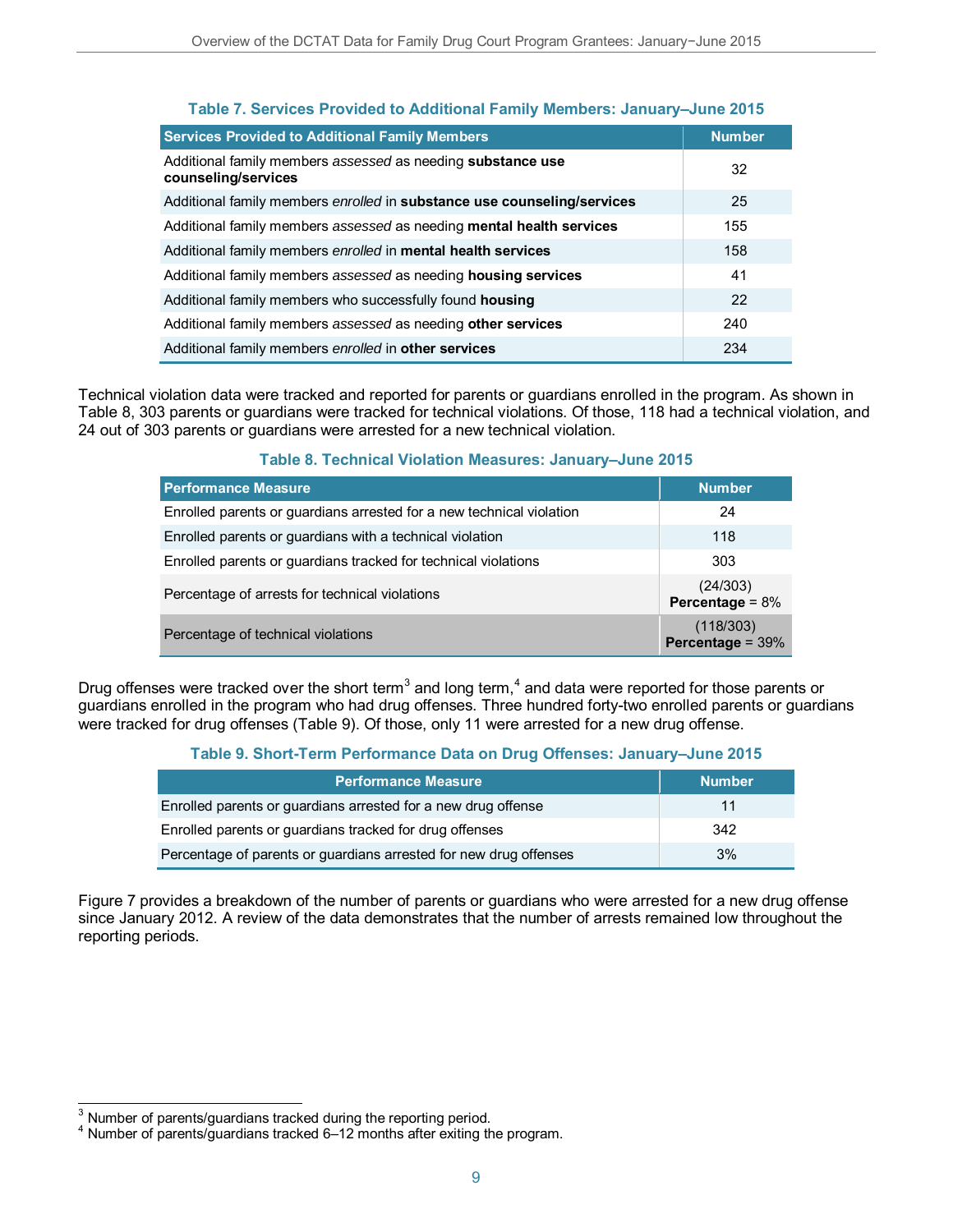

#### **Figure 7. Enrolled Parents/Guardians Arrests for New Drug Offenses by Reporting Period: January 2012–June 2015 (Short Term)**

Number of enrolled parents or guardians arrested for a new drug offense during the reporting period

Number of enrolled parents or guardians tracked for drug offenses during the reporting period

Among parents or guardians tracked for drug offenses over the long term, only 3 were arrested for a new drug offense (Table 10).

#### **Table 10. Long-Term Performance Data on Drug Offenses: January–June 2015**

| <b>Performance Measure</b>                                        | <b>Number</b> |
|-------------------------------------------------------------------|---------------|
| Enrolled parents or guardians arrested for a new drug offense     |               |
| Enrolled parents or guardians tracked for drug offenses           | 123           |
| Percentage of parents or guardians arrested for new drug offenses | 2%            |

Comparing between reporting periods since January–June 2012, arrests for new drug offenses for long-term participants also remained low (Figure 8).